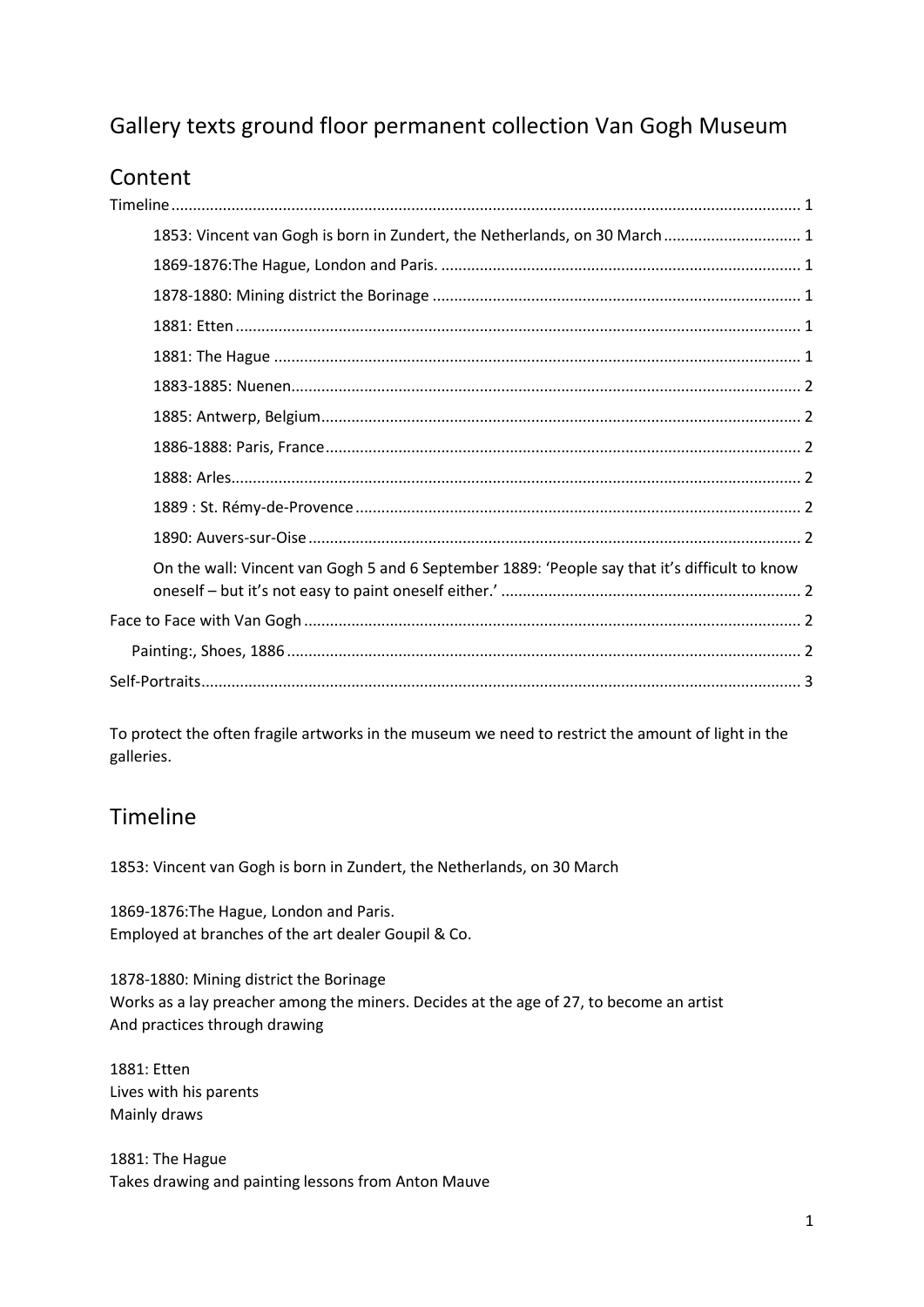<span id="page-1-0"></span>1883-1885: Nuenen temporarily living with his parents again paints *The Potato Eaters*

<span id="page-1-1"></span>1885: Antwerp, Belgium studies for a brief period at the art academy Photo: Standing female nude seen in profile, January-February 1886

<span id="page-1-2"></span>1886-1888: Paris, France Lives with his brother Theo Becomes acquainted with (neo)-Impressionist painting Befriends Henri de Toulouse-Lautrec, Emile Bernard, Paul Gauguin

<span id="page-1-3"></span>1888: Arles Paints *Sunflowers* Lives briefly with Paul Gauguin Cuts off a part of his ear

<span id="page-1-4"></span>1889 : St. Rémy-de-Provence Admits himself to the local mental asylum

<span id="page-1-5"></span>1890: Auvers-sur-Oise Produces an average of one painting per day Shoots himself in the chest and dies two days later on 29 July

<span id="page-1-6"></span>On the wall: Vincent van Gogh 5 and 6 September 1889: 'People say that it's difficult to know oneself – but it's not easy to paint oneself either.'

#### <span id="page-1-7"></span>Face to Face with Van Gogh

Vincent van Gogh is one of the most famous artists of all time. His expressive, colourful work and his eventful life move and inspire people throughout the world.

The hundreds of paintings and drawings that Van Gogh produced in a mere decade (1880-1890) made an enormous impact. His art influenced generations of artists, and is still very much alive in our visual culture. With a collection of around 200 paintings, more than 500 drawings, and almost all of his letters, the Van Gogh Museum offers the largest and most representative overview of Van Gogh's life and work.

A visit to this museum is like taking a journey with Van Gogh. We follow in the footsteps of an artist who was intent on improving himself and deeply engaged in the artistic developments of his day. He was an artist who above all strove to create a new kind of art, one in which he could give expression to our most profound existential emotions in a direct and universally comprehensible manner.

<span id="page-1-8"></span>Painting:, Shoes, 1886

Vincent Van Gogh

A still life is a convenient subject for an artist intent on improving his skills, after all there is always something at hand, and it does not move. Van Gogh painted many floral still lifes in Paris. When flowers were less available during the winter, he opted for – fairly unusually – a pair of shoes. The